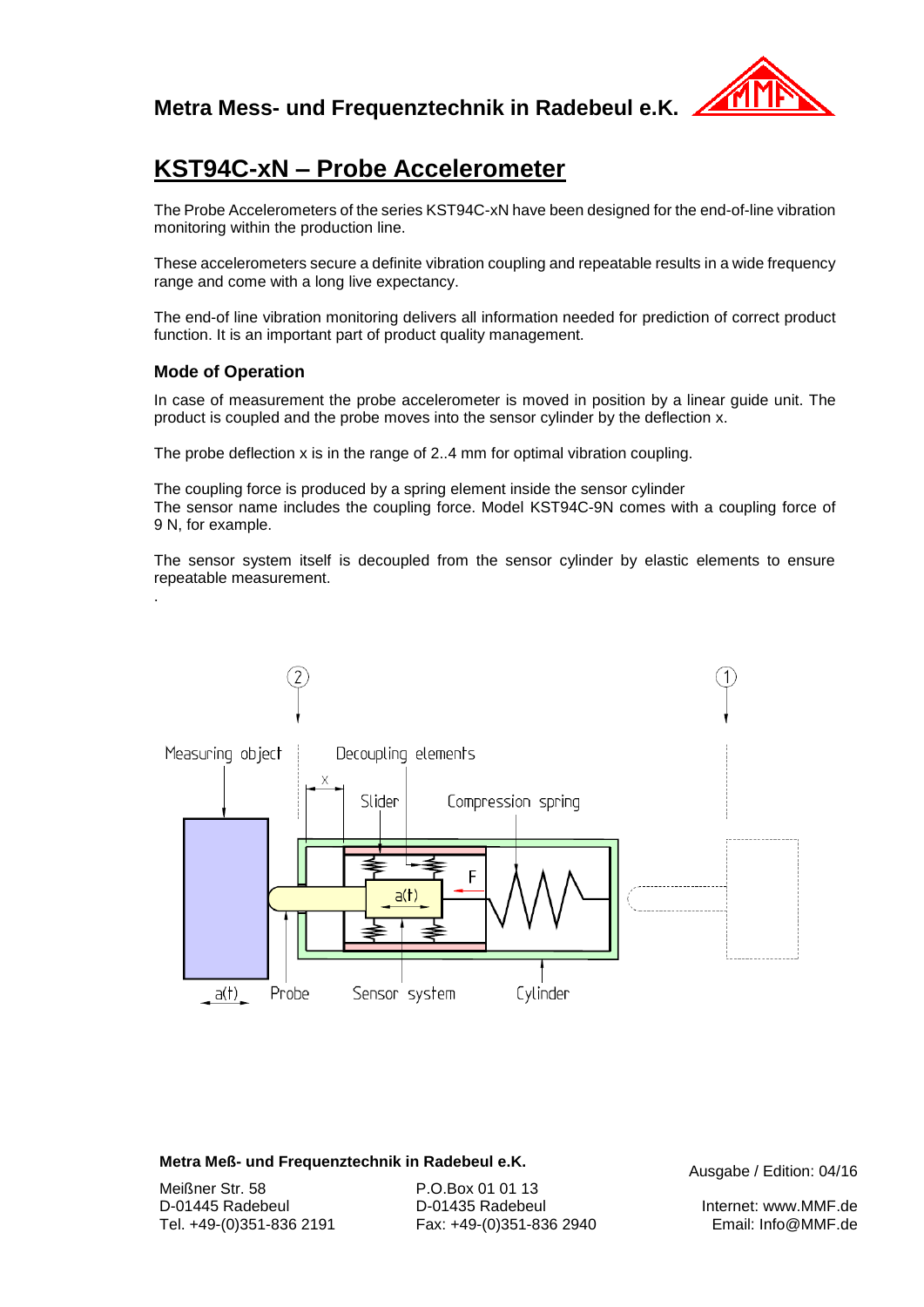### **Metra Mess- und Frequenztechnik in Radebeul e.K.**



### **Mounting Instructions**

The cylinder-shaped body of the accelerometer can be clamped in a cylindrical hole  $\varnothing$  25 mm by one or two headless screws DIN 914 M5x8 (included in delivery). The maximum clamping torque of the screws is 1 Nm.

#### **ATTENTION**

A higher clamping torque than 1 Nm can affect correct function or damage the sensor.

In case a higher clamping force is needed use more than one headless screws or half-shell parts to fix the sensor.

On the sensor body are several notches to adjust the position of the probe related to the test object. In test position the probe must cave in 3 mm  $\pm$  1mm to ensure good coupling

To protect the sensor from environmental vibration we recommend the use of elastic vibration absorbers for the sensor attachment.



## **Metra Meß- und Frequenztechnik in Radebeul e.K.** Ausgabe / Edition: 04/16

Meißner Str. 58 D-01445 Radebeul Tel. +49-(0)351-836 2191

P.O.Box 01 01 13 D-01435 Radebeul Fax: +49-(0)351-836 2940

0122

Internet: www.MMF.de Email: Info@MMF.de